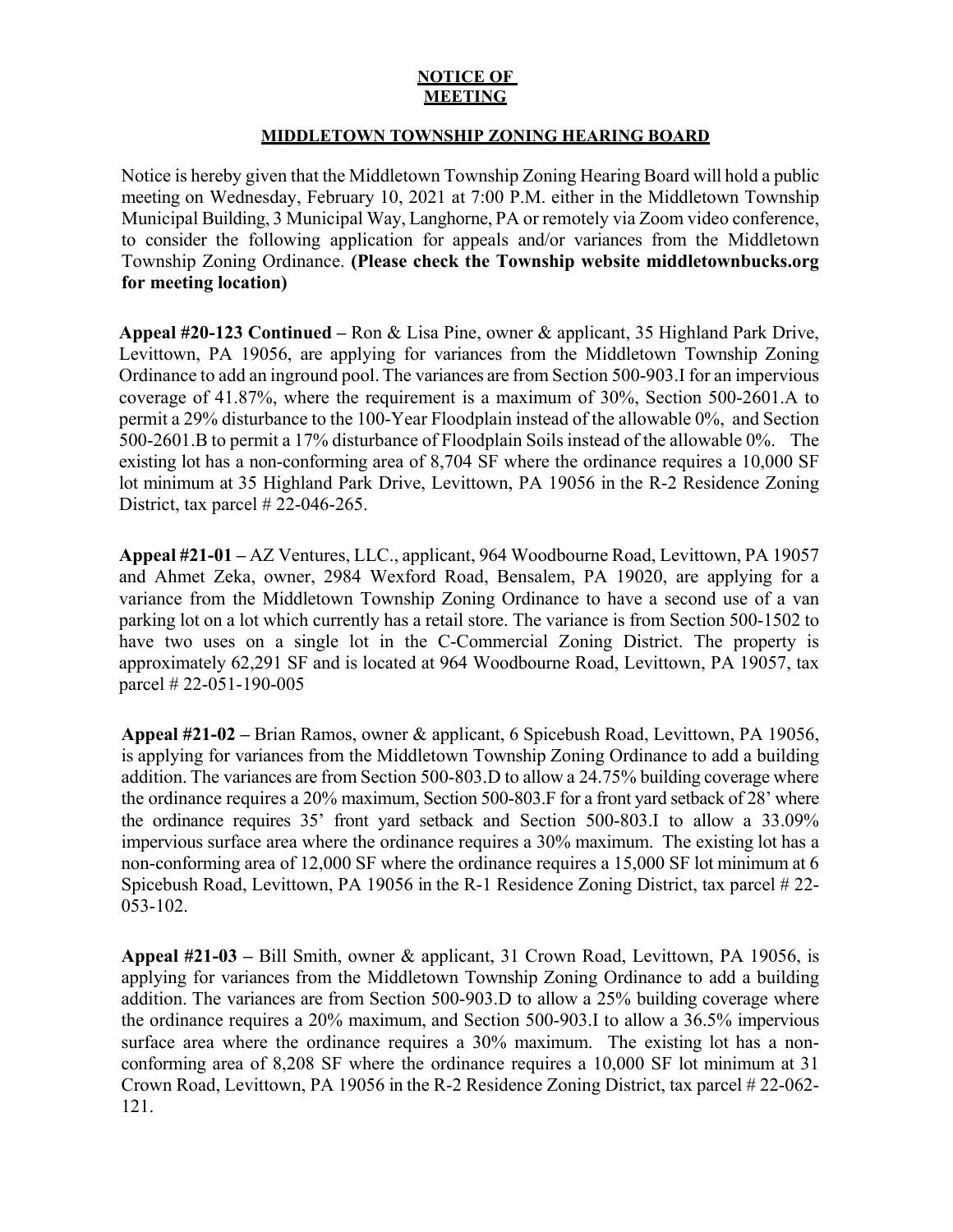**Appeal #21-04 –** James Sacco, owner & applicant, 88 Dawn Road, Levittown, PA 19056, is applying for a variance from the Middletown Township Zoning Ordinance to add an inground pool. The variance is from Section 500-903.I for an impervious coverage of 34.67%, where the requirement is a maximum of 30%. The existing lot has a conforming area of 10,161 SF where the ordinance requires a 10,000 SF lot minimum at 88 Dawn Road, Levittown, PA 19056 in the R-2 Residence Zoning District, tax parcel # 22-045-590.

**Appeal #21-05 –** Kay Home Improvement, applicant, 410 Country Lane Circle, Langhorne, PA 19047 and Cindy Campbell, owner, 18 Hawk Road, Levittown, PA 19056, are applying for variances from the Middletown Township Zoning Ordinance to add a building addition. The variances are from Section 500-903.D to allow a 27% building coverage where the ordinance requires a 20% maximum, and Section 500-903.I to allow a 38% impervious surface area where the ordinance requires a 30% maximum. The existing lot has a non-conforming area of 7,000 SF where the ordinance requires a 10,000 SF lot minimum at 18 Hawk Road, Levittown, PA 19056 in the R-2 Residence Zoning District, tax parcel # 22-046-338.

**Appeal #21-06 –** PDQ Printing & Graphics, applicant, 308 Basin Park, Bristol, PA 19007 and Klassik Services Investments, LLC, owner, 2 Lipton Lane, Langhorne, PA 19047, are applying for a use variance from the Middletown Township Zoning Ordinance. The variance is from Section 500-1802 to allow a printing, publishing and binding business in the P-Professional Zoning District at 1609 Woodbourne Road, Levittown, PA 19056, tax parcel # 22-22-055-223.

**Appeal #21-07 –** BT 213 Properties, LP, applicant and owner, 200 Dryden Road, Suite 2000, Dresher, PA 19025, is applying for a variance from the Middletown Township Zoning Ordinance an expansion of a parking lot. The variance is from Section 500-1904.A.(1).(d) for an impervious surface area of 66.6%, where the requirement is a maximum of 60%. The existing lot has a conforming area of 1,046,782 SF where the ordinance requires an 80,000 SF lot minimum at 1600 East Old Lincoln Highway, Langhorne, PA 19047 in the M-1 Light Manufacturing Zoning District, tax parcels # 22-040-024, 22-040-013 & 22-040-013-001.

**Appeal #21-08 –** Woods Services, Inc., applicant & owner, 40 Martin Gross Drive, Langhorne, PA 19047, is applying for a variance from the Middletown Township Zoning Ordinance to add an accessory structure to their campus. The variance is from Section 500- 2402.A.(3) to allow an accessory structure footprint of 3,600 SF where the ordinance allows a maximum of 500 SF. The structure is also proposed to be 25' in height where the ordinance requires a 14' maximum height. The existing lot is located at 40 Martin Gross Drive, Langhorne, PA 19047 in the R-1 Residence zoning district, tax parcel # 22-030-005.

Additional details are posted on the Township website at Middletownbucks.org. **The public may participate in the meeting by contacting the Building and Zoning Office at 215-750- 3800 ext. 1110 to receive a phone number or link to participate in the meeting, emailing your comments to PJEnnis@middletownbucks.org or by mailing your public comments to Patrick J. Ennis, Director of Building and Zoning, 3 Municipal Way, Langhorne, PA 19047.** 

The Zoning Hearing Board decides who may participate in the hearing before it as a party, subject to Section 908(3) of the Municipalities Planning Code (MPC). The MPC permits party status to any person "affected" by the application. Having taxpayer status alone is not enough to claim party status; however, a person whose property or business abuts the property that is